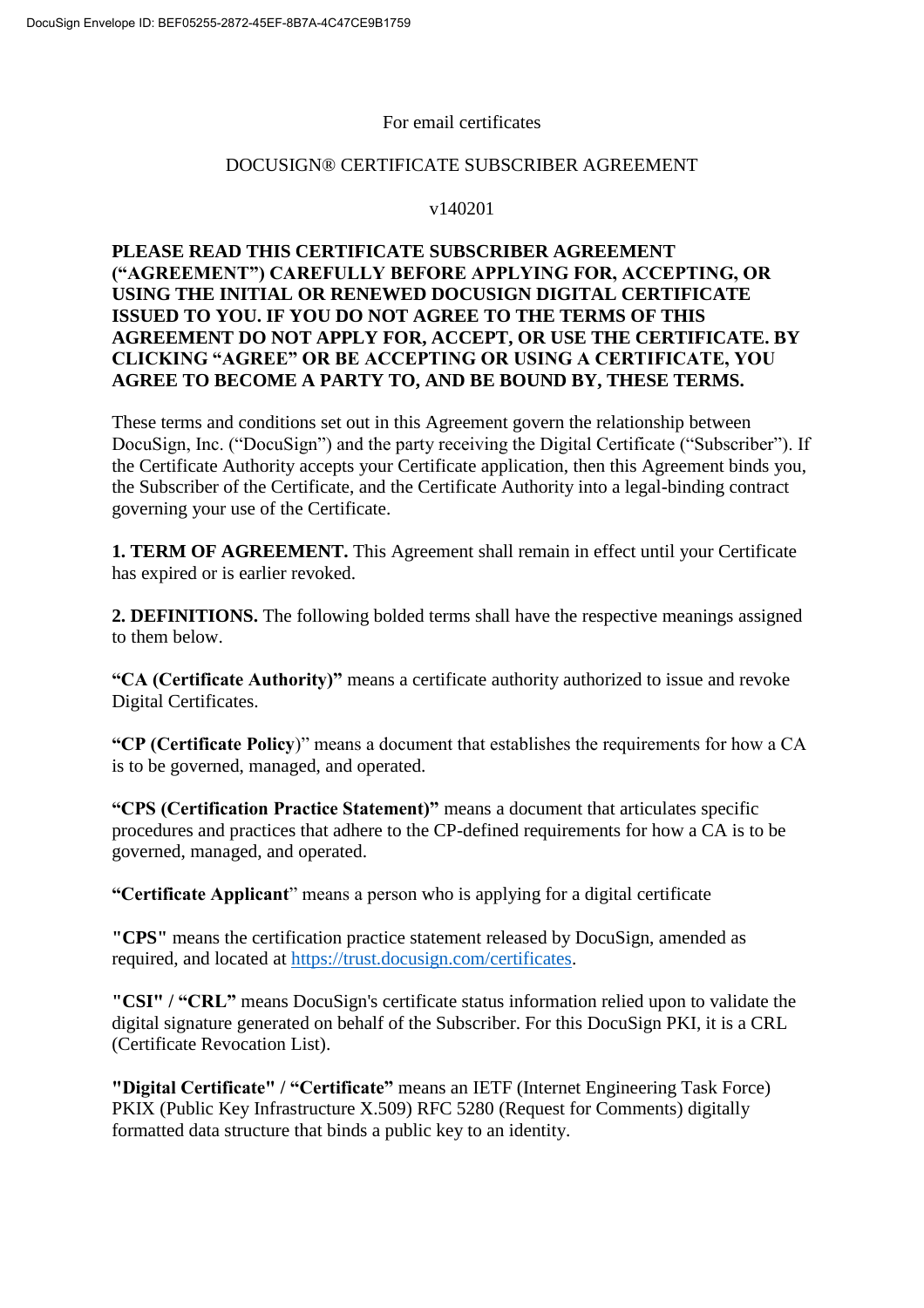**"Digital Signature"** means an electronic data file which is attached to or logically associated with other electronic data, and which identifies and is uniquely linked to the signatory of the electronic data. The Digital Signature is created in manner ensuring that control is limited to the signatory, and is linked in a way so as to make any subsequent changes that have been made to the electronic data detectable.

**"DocuSign Service"** means a SaaS (Software as a Service) offering, hosted and managed by DocuSign, which for the purposes of this document is the sole technology governing interactions between RPs (Relying Parties), SUBs (Subscribers), and CAs (Certificate Authorities).

**"PMA (Policy Management Authority**)" means an advisory group, comprised of DocuSign staff members, authorized by DocuSign to govern various aspects of the CA as outlined in the CP and CPS. "Private Key" means a confidential electronic data file designed to interface with a Public Key and which may be used to create Digital Signatures.

**"Public Key"** means a publicly available electronic data file designed to mathematically bind with a Private Key and which may be used to verify Digital Signatures.

**"RA (Registration Authority**)" means a process within the DocuSign Service that ensures that the Subscriber validates Subscriber identity elements, locally determined and provided to the RA by the Relying Party. v140201\_SA

**"RP (Relying Party)"** means a person or business entity that is requiring the Subscriber to digitally sign a document using the DocuSign Service.

**"Repository"** means a publicly available collection Digital Certificates and other information relating to Digital Certificates and which may be accessed via DocuSign's website.

**"Root CA (Root Certificate Authority)"** means a certificate authority like DocuSign that issues its own certificate. All certificates chain up to a Root CA, meaning they are issued by a Root CA, or by a CA whose certificate was issued by a Root CA, or by a CA whose certificate was issued by a CA whose certificate was issued by a Root CA, or any number of layers of CA's deep but terminating at a Root CA.

**"RPA (Relying Party Agreement)"** means a document, authored by DocuSign, which defines the legal relationship between DocuSign and all Relying Parties.

**"SUB (Subscriber)"** means a person who is issued one or more Digital Certificates signed by DocuSign and who is capable of using, and is authorized to use, the private key that corresponds to the public key listed in the Digital Certificates at issue.

**"SA (Subscriber Agreement)"** means the agreement entered into between DocuSign and the Subscriber for the provisioning of a Digital Certificate

**"Sub-CA (Subordinate Certificate Authority)"** means a subordinate certificate authority like DocuSign or any third party approved by DocuSign to act as a certification authority. It is a subordinate because it is issued by a Root CA or another Subordinate CA.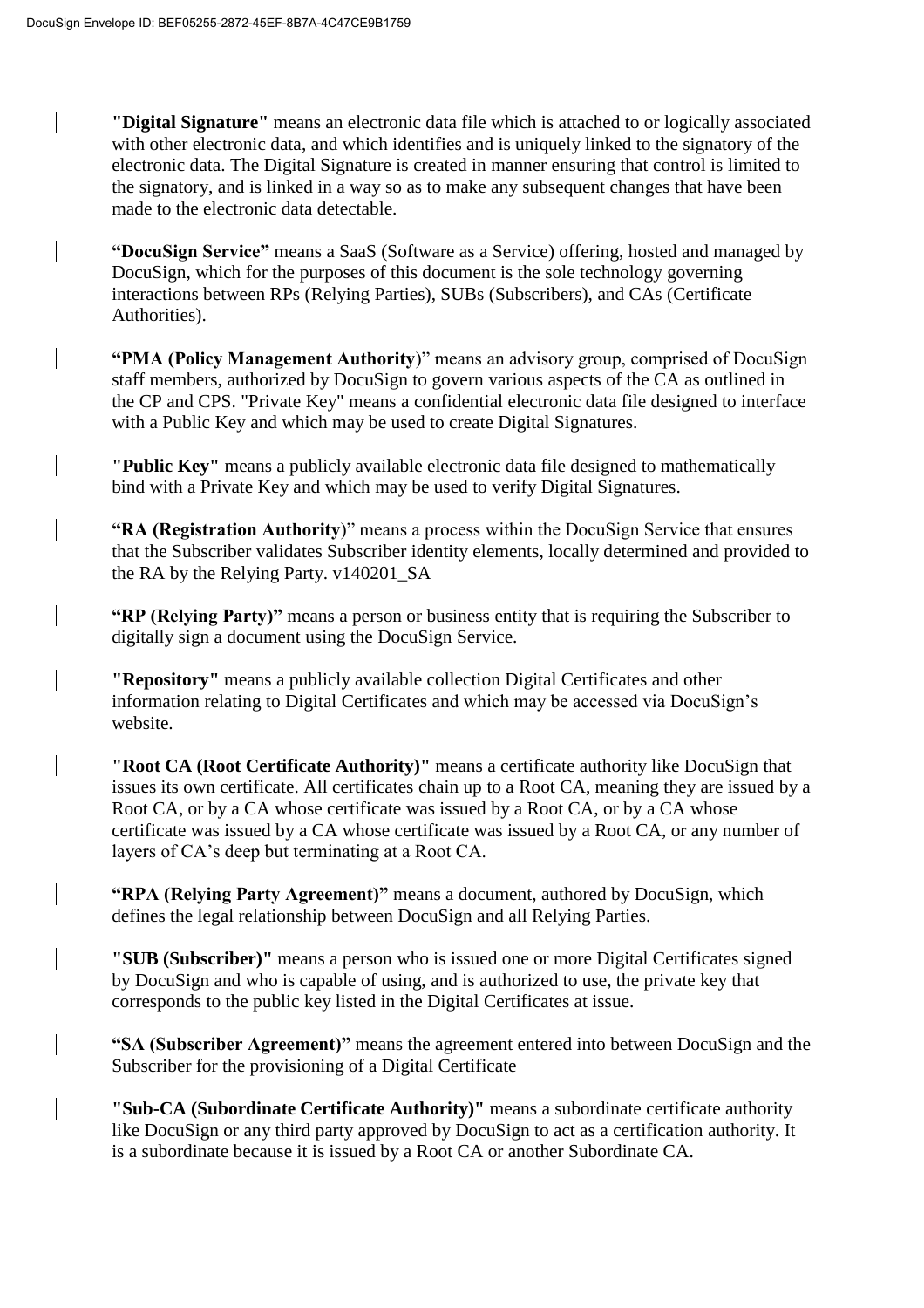**3. USE AND RESTRICTIONS.** You agree: (a) to abide by the terms of this Agreement and the applicable CPS and associated polices that may be published in the Repository, which are incorporated by reference into this Agreement; (b) to accurately represent yourself and ensure the accuracy of information you are asked to validate while interacting with the DocuSign Service, the DocuSign CA, or its authorized representative; (c) protect the access to a private key and any credentials that allow for use of it; (d) not to monitor, interfere with, or reverse engineer the technical implementation of the systems; (e) to only use an issued Certificate(s) for authorized and legal purposes, consistent with this Agreement; and (f) to be an end-user Subscriber and not a CA, and therefore not use the private key corresponding to any public key listed in the Certificate for purposes of digitally signing any Certificate (or any other format of certified public key) or CRL, as a CA or otherwise.

**4. REVOCATION.** If you discover or have reason to believe there has been a compromise of your private key, or the information within your Certificate is, or has become, incorrect or inaccurate, or if your organization name and/or domain name registration has changed, you must immediately cease using the Certificate and its associated private key, and you must promptly request DocuSign to revoke the Certificate by sending an email to pma@docusign.com. If DocuSign discovers or has reason to believe that there has been a compromise of your private key or misuse of your Certificate, or if it is determined that the Relying Party's locally determined identity elements for the you (Subject Name and Email) infringe upon a copyright, you must respond to DocuSign's instructions within the time specified by DocuSign. DocuSign retains the right to revoke your Certificate at any time without notice if: (i) DocuSign discovers that the information within your Certificate is no longer valid; (ii) you violate or fail to perform your obligations under the terms of this Agreement; or (iii) DocuSign determines in its sole discretion that the continued use of your Certificate may compromise the security or integrity of the PKI or may infringe a third party intellectual property right. DocuSign may also revoke your Certificate for non-payment.

**5. COMPLIANCE WITH EXPORT LAW.** You agree to comply with applicable export and import and use restrictions, including the U.S. Department of Commerce, Export Administration Regulations.

**6. PRIVACY.** The CA will treat and process the data provided in your Certificate in accordance with the privacy/confidentiality provisions of the applicable CP or CPS. You agree and consent that the CA may: (a) place in your Certificate certain information provided, such as your name and e-mail address; and (b) process and/or transfer the aforementioned information in the United States and in other jurisdictions where the CA maintains a presence. v140201\_SA

## **7. WARRANTIES AND SUBSCRIBER OBLIGATIONS**

7.1 Your Representations and Warranties. You warrant that: (1) all information material to the issuance of your Certificate that you validate via your interactions with the DocuSign Service and the DocuSign CA is accurate You agree to maintain exclusive access control to the inbox associated with the address from which the application is made and from which the proof-of-possession response email is issued. Furthermore you agree to ensure that best practices in terms of anti-virus, anti fraud and anti phishing controls are in place.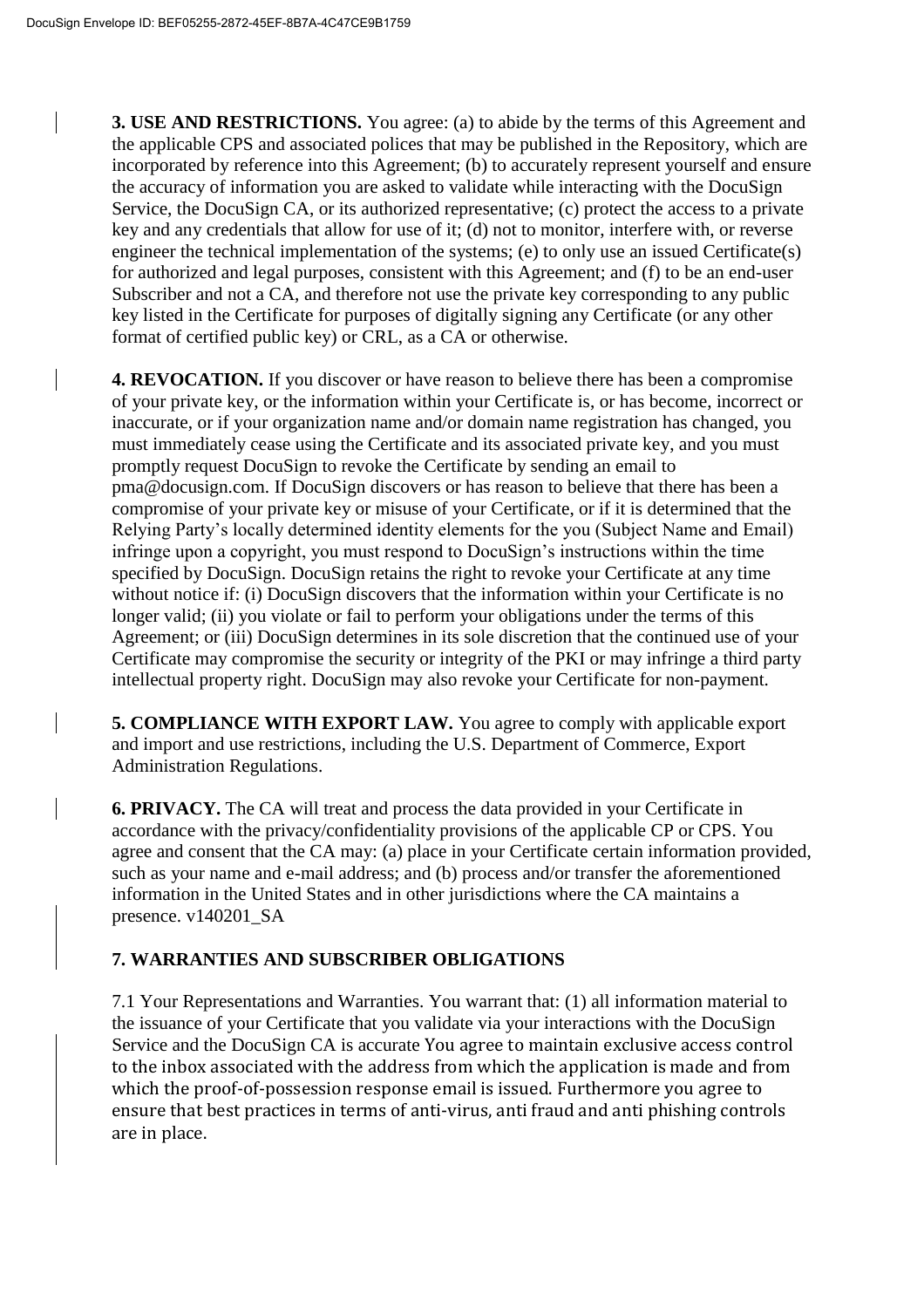Docusign retains the rights to verify that such controls are in place through spot check audits in the form of third-party risk questionnaires and any other measure deemed appropriate to achieve such verifications.

; (2) you will inform the CA or its authorized representative if the information contained on your Certificate is no longer valid; (3) the information you provide does not infringe on the intellectual property rights of any third party; (4) you will use your Certificate exclusively for authorized and legal purposes, consistent with the applicable CPS; (5) you will not use or authorize anyone to use the private key or the credentials associated with your Certificate for signing any other certificates or CRL; and (6) you will protect your Certificate's private key and your access credentials to avoid disclosure to anyone.

**7.2 DISCLAIMER OF WARRANTIES. TO THE MAXIMUM EXTENT PERMITTED BY APPLICABLE LAW, DOCUSIGN DISCLAIMS ALL WARRANTIES, EITHER EXPRESS OR IMPLIED, INCLUDING BUT NOT LIMITED TO IMPLIED WARRANTIES OF MERCHANTABILITY, QUALITY, ACCURACY, TITLE, NONINFRINGEMENT, AND FITNESS FOR A PARTICULAR PURPOSE. DOCUSIGN MAKES NO WARRANTY AGAINST INTERFERENCE WITH THE ENJOYMENT OF THE SOFTWARE OR AGAINST INFRINGEMENT, AND NO WARRANTY THAT THE SOFTWARE OR DOCUSIGN'S EFFORTS WILL FULFILL ANY OF SUBSCRIBER'S PARTICULAR PURPOSES OR NEEDS.** 

## **8. LIMITATION OF LIABILITY.**

8.1 This Section 8 applies to liability under contract (including under any indemnity or breach of warranty), in tort (including negligence), under statue or otherwise for noncompliant usage of the certificate(s), the associated private keys, the revocation status information or any other hardware or software provided, and any consequential, incidental, special, or exemplary damages arising out of or related to this Agreement, including, but not limited to, loss of data, lost profits or loss of business.

8.2 If you initiate a claim, action, suite, arbitration, or other proceeding relating to this Agreement, to the extent permitted by applicable law, DocuSign shall not be liable for: (i) any loss profit, loss of data, business contracts, revenue or anticipated savings, (ii) any indirect, consequential loss or punitive damages arising from or in connection with the use, delivery, license, and performance or non-performance of certificates or digital signatures, or (iii) any liability incurred in any case if the error in such verified information is the result of fraud or willful misconduct of the Subscriber.

8.3 DocuSign's total aggregate liability of any kind arising out of or relating to this Agreement and sustained by Subscribers concerning Digital Signatures, transactions or Digital Certificates will not exceed five hundred dollars (\$500.00 USD). The Liability limitations provided in this subsection 8.3 shall be the same regardless of the number of Digital Signatures, transactions, or claims related to such Digital Certificate.

#### 9. THIRD PARTY CLAIMS

9.1 You agree to indemnify DocuSign, and its employees, directors, agents, and representatives from, and defend the indemnified parties against, any and all third party claims, including Relying Parties, to the extent arising from or related to: (a) your failure to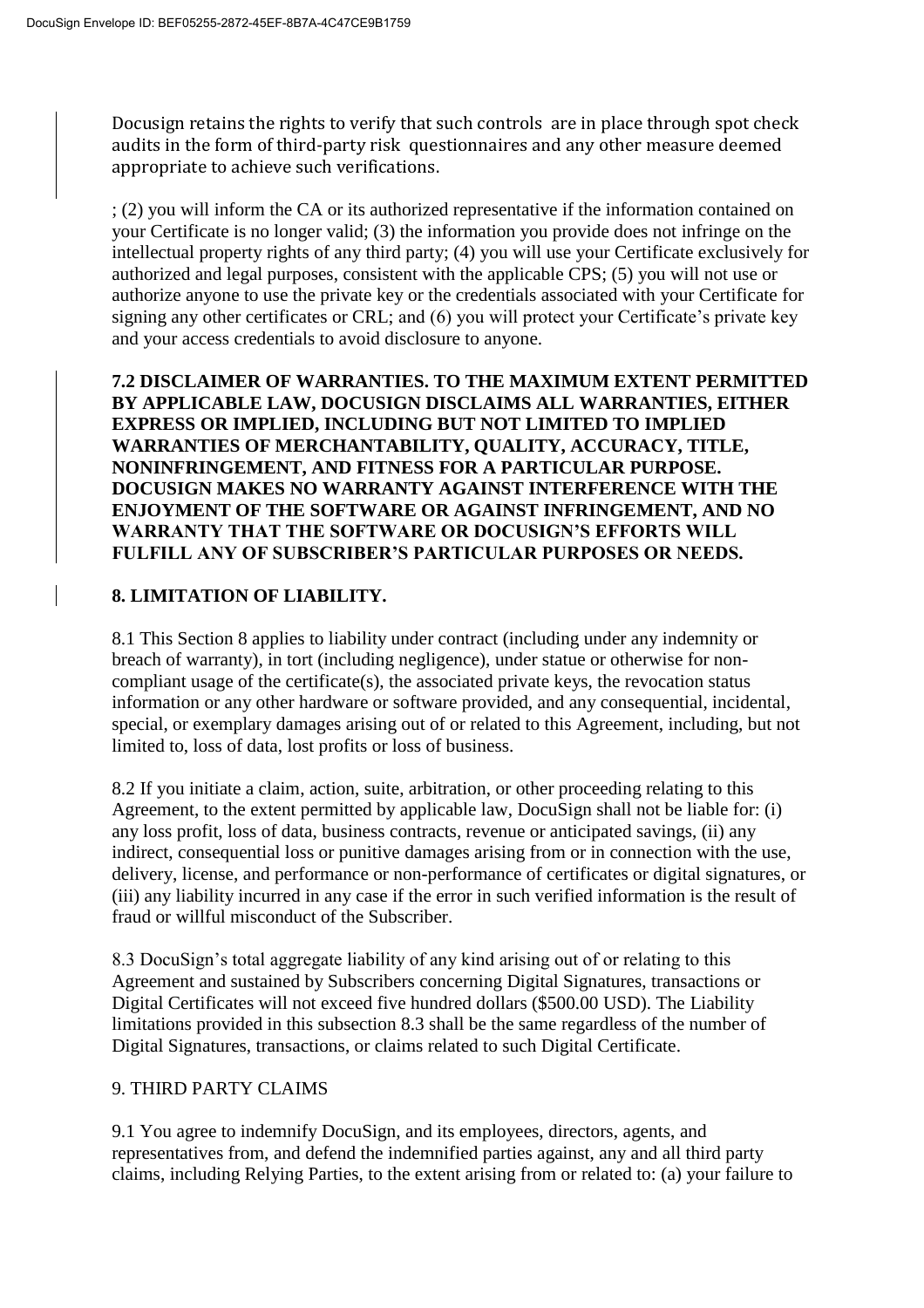perform the any of your warranties, representations, and obligations under this Agreement; (b) any falsehoods or misrepresentations of fact you make on the Certificate; (c) any infringement of an intellectual property right of any person or entity in information or content provided by you; (d) failure to disclose a material fact on the Certificate if the misrepresentation or omission was made negligently or with intent to deceive any party; or (e) failure to protect the private key, credentials, or use a trustworthy system, or to take the precautions necessary to prevent the compromise, loss, disclosure, modification or unauthorized use of the private key under the terms of this Agreement. v140201\_SA

9.2 Procedures. DocuSign will promptly notify you of any such claim, except that the failure to provide prompt notice will only limit your indemnification obligations to the extent you are prejudiced by the delay or failure; (b) you will have full and complete control over the defense and settlement of the claim; (c) DocuSign will provide assistance in connection with the defense and settlement of the claim (as long as the settlement does not include any payment of any amounts by or any admissions of liability, whether civil or criminal, on the part of DocuSign), as you may reasonably request; and (d) DocuSign's compliance with any settlement or court order made in connection with the claim. You will indemnify DocuSign against: (i) all damages, costs, and attorneys' fees finally awarded against DocuSign with respect to any claim; (ii) all out-of-pocket costs (including reasonable attorneys' fees) reasonably incurred by DocuSign in connection with the defense of the claim (other than attorneys' fees and costs incurred without your consent after you have accepted defense of such claim); and (iii) if any Claim arising under this Section 9 is settled by you or with your approval, then you will pay any amounts to any third party agreed to by you in the settlement of any such claims.

9.3 The terms of this Section 9 will survive any termination of this Agreement.

10. PROPRIETARY RIGHTS. You acknowledge that DocuSign and its licensors retain all intellectual property rights and title in and to all of their confidential information or other proprietary information, products, services, and the ideas, concepts, techniques, inventions, processes, software or works of authorship developed, embodied in, or practiced in connection your Certificate(s) provided by DocuSign hereunder, including without limitation all modifications, enhancements, derivative works, configurations, translations, upgrades, and interfaces thereto. Nothing in this Agreement shall create any right of ownership or license in and to the other party's intellectual property rights, and each party shall continue to independently own and maintain its Intellectual Property Rights.

11. MODIFICATIONS TO SUBSCRIBER AGREEMENT. DocuSign may (i) revise the terms of this Agreement; and/or (ii) change part of the Services provided herein at any time. Any such change will be binding and effective fourteen (14) days after publication of the change on DocuSign's website at https://trust.docusign.com/certificates, or upon notification to you by e-mail. By continuing to use your DocuSign Certificate(s) after the date on which the terms of this Agreement have changed, DocuSign will treat your use of the Certificate(s) as acceptance of the updated terms. Except as expressly specified herein, this Agreement may only be amended or modified by a writing signed by a DocuSign Policy Management Authority (PMA).

#### 12. GENERAL PROVISIONS.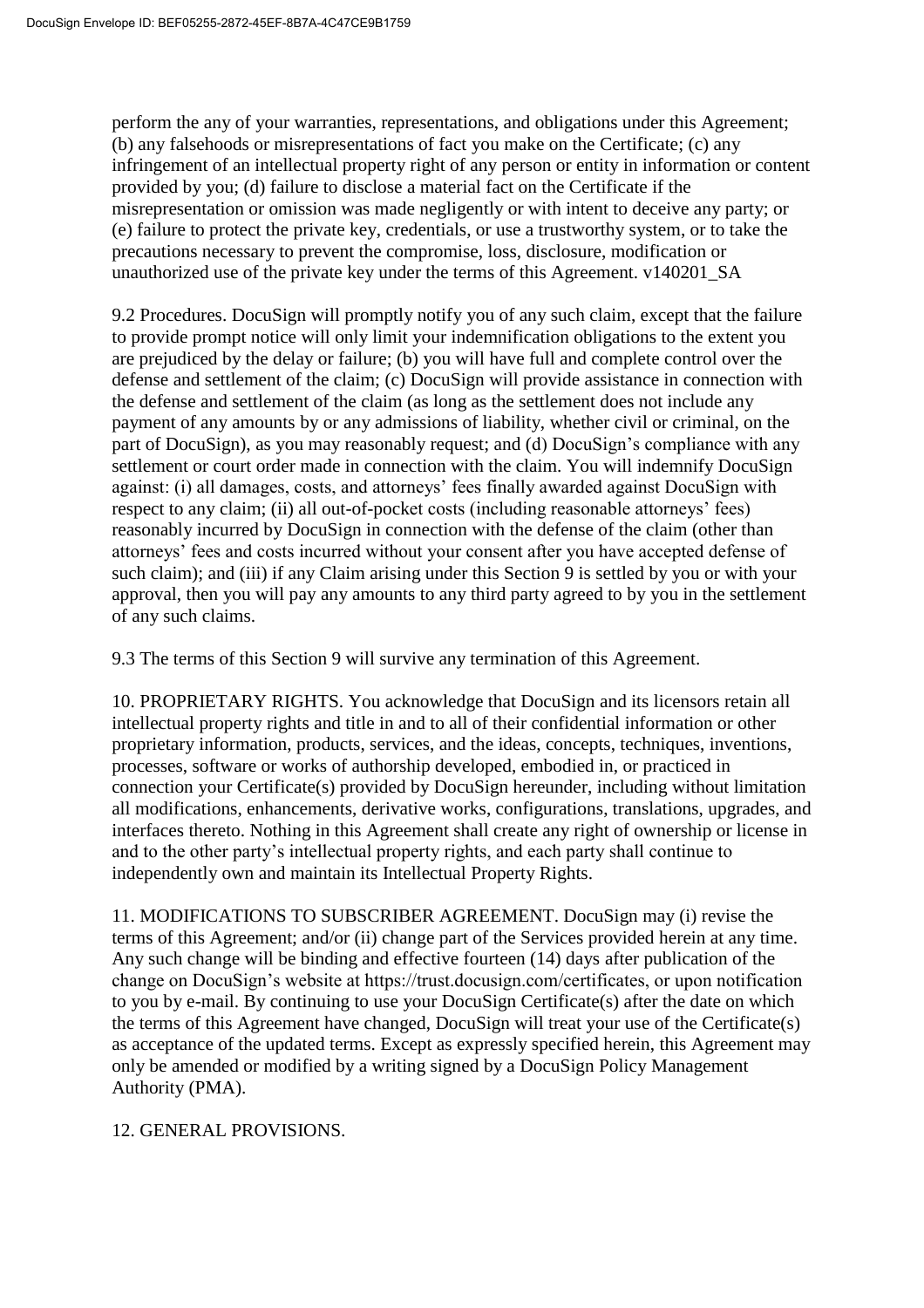12.1 Entire Agreement. This Agreement is the final and complete expression of the agreement between the parties with respect to the transactions contemplated and supersedes all previous oral and written communications regarding such matters. If any part of this Agreement is found void and unenforceable, it will not affect the validity of the balance of this Agreement, or the Agreement, which shall remain valid and enforceable according to its terms. Except as expressly specified herein, this Agreement may only be amended or modified by a writing signed by a DocuSign Policy Management Authority (PMA).

12.2 Relationship. At all times, the parties are independent actors, and are not the agents or representatives of the other. This Agreement is not intended to create a joint venture, partnership, or franchise relationship, or give rise to any third party beneficiary.

12.3 Assignability. Except as stated otherwise, your rights under this Agreement are not assignable or transferable. Any attempt by your creditors to obtain an interest in your rights herein, whether by attachment, levy, garnishment or otherwise, renders this Agreement voidable at DocuSign's option. v140201\_SA

12.4 Notices. To DocuSign: Any notice required or permitted to be given to DocuSign in accordance with this Agreement will be effective only if it is in writing and sent using: (a) the DocuSign Subscription Service; (b) by certified or registered mail; or (c) insured courier, to DocuSign, Inc., Attention: Policy Management Authority (pma@docusign.com, 1301 Second Avenue, Suite 2000, Seattle, WA 98101. DocuSign may change its address for receipt of notice by notice to Subscriber through a notice provided in accordance with this Section. Notices are deemed given upon receipt if delivered using the DocuSign Subscription Service, two business days following the date of mailing, or one business day following delivery to a courier.

To Subscriber: Any notice, request, instruction or other document to be given to the Subscriber under this Agreement shall be posted on DocuSign's website, situated at https://trust.docusign.com/certificates in the section "Repository" and shall be deemed to have been served at the time of entry of the notice on DocuSign website.

12.5 Force Majeure. Neither party will be liable for failure to perform any obligation under this Agreement to the extent such failure is caused by a force majeure event (including acts of God, natural disasters, war, civil disturbance, action by governmental entity, strike and other causes beyond the party's reasonable control). The party affected by the force majeure event will provide notice to the other party within a commercially reasonable time and will use commercially reasonable efforts to resume performance as soon as practicable. Obligations not performed due to a force majeure event will be performed as soon as reasonably possible when the force majeure event concludes.

12.6 Mandatory Arbitration. Except for claims arising under this Agreement: (a) for breach of either party's obligations with respect to Confidential Information; (b) arising out of the indemnity obligations specified in Section 10; and (c) for injunctive relief, any dispute, claim or controversy arising out of or related to this Agreement or the performance, enforcement, breach, termination, validity or interpretation thereof, including the determination of the scope or applicability of this Agreement to arbitrate, that cannot be resolved through good faith discussions between the parties within a reasonable period of time (not to exceed 30 days), will be settled by binding arbitration conducted before one arbitrator. The arbitration shall be administered by the Judicial Arbitration and Mediation Services ("JAMS") pursuant to JAMS' Streamlined Arbitration Rules and Procedures, if applicable, or otherwise pursuant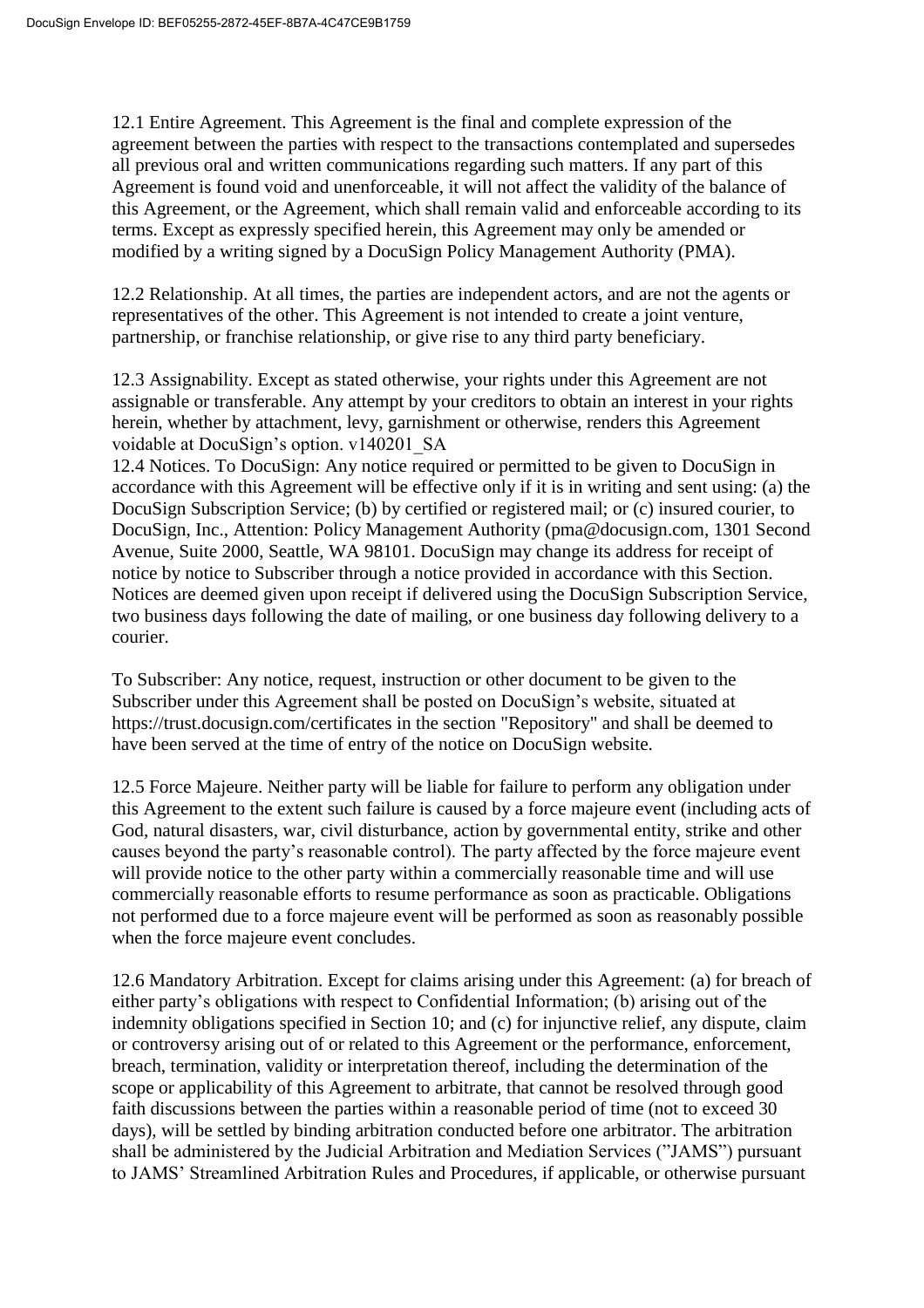to its Comprehensive Arbitration Rules and Procedures and in accordance with the Expedited Procedures in those Rules (the "JAMS Rules"). Either party may submit the matter to arbitration. Such disputes will be resolved by the arbitrator as determined under the JAMS Rules. Unless otherwise agreed to by the parties, the arbitration will be held in the home jurisdiction of the party against whom arbitration is initiated. Each party will bear its own expenses in the arbitration and will share equally the costs of the arbitration; provided, however, that the arbitrator may, in its discretion, award costs and fees to the prevailing party. Judgment upon the award may be entered in any court having jurisdiction over the award or over the applicable party or its assets. This clause shall not preclude parties from seeking provisional remedies in aid of arbitration from a court of appropriate jurisdiction.

12.7 Governing Law. This Agreement will be interpreted, construed, and enforced in all respects in accordance with the local laws of the State of Washington, U.S.A., without reference to its choice of law rules to the contrary. Any legal action arising under this Agreement must be initiated within two years after the cause of action arises. Each party hereby irrevocably waives, to the fullest extent permitted by law, any and all right to trial by jury in any legal proceeding arising out of or relating to this Agreement.

12.8 Waiver. The waiver by either party of any breach of any provision of this Agreement does not waive any other breach. The failure of any party to insist on strict performance of any covenant or obligation in accordance with this0Agreement will not be a waiver of such party's right to demand strict compliance in the future, nor will the same be construed as a novation of this Agreement.

**DocuSianed by:** Jack Nagle<br>-1B386D78BCAD4A4.

DocuSianed by: Dan Puterbaugh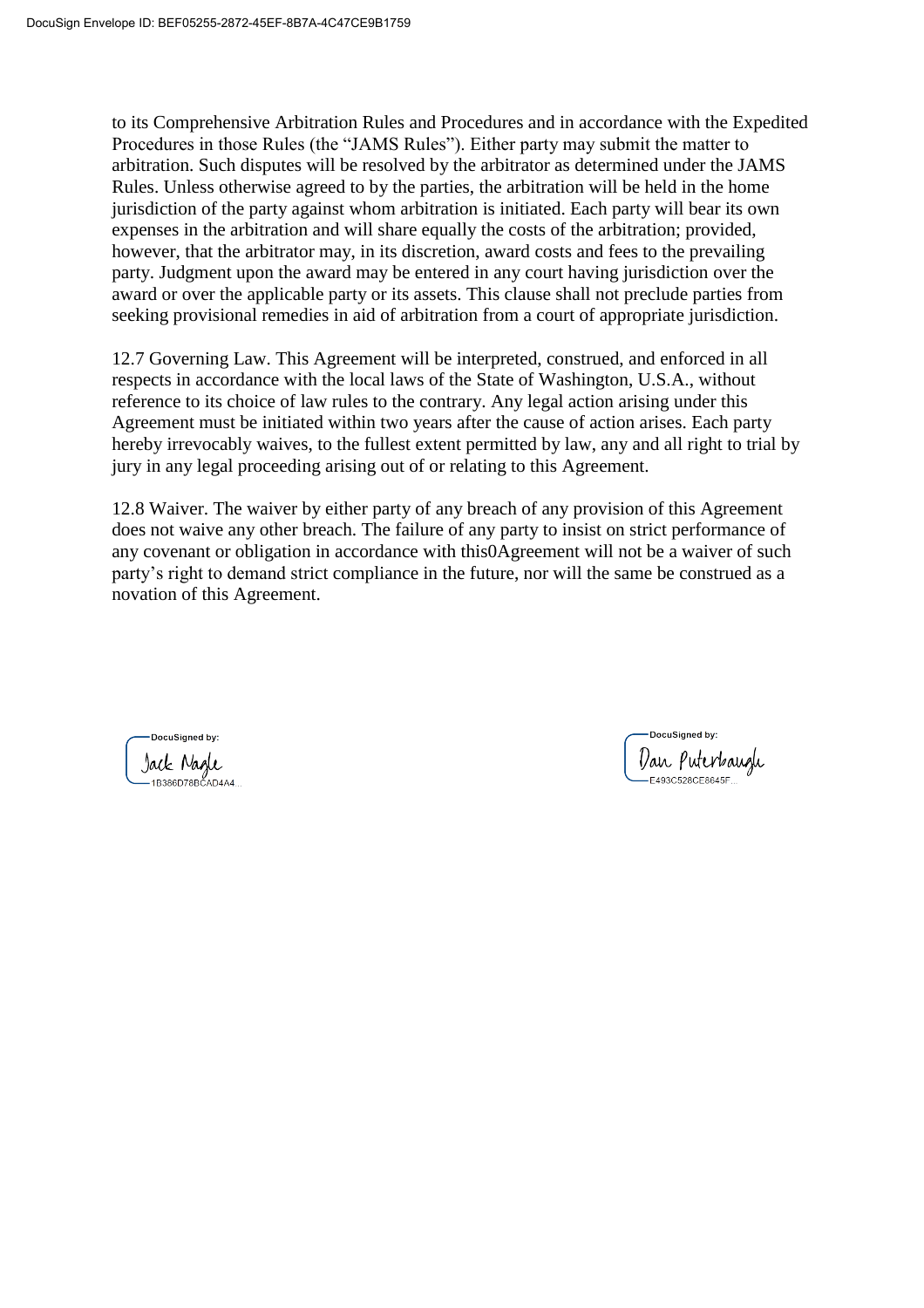# DocuSign

#### **Certificate Of Completion**

Envelope Id: BEF05255287245EF8B7A4C47CE9B1759 Status: Completed Subject: Please DocuSign: 20201109 Terms and Conditions for simple signatures based on email.docx EnvelopeType: Source Envelope: Document Pages: 7 Signatures: 2 Signatures: 2 Envelope Originator: Certificate Pages: 2 Initials: 0 Jack Nagle AutoNav: Enabled EnvelopeId Stamping: Enabled

**Record Tracking**

Status: Original 9/30/2021 7:31:54 AM

Jack Nagle jack.nagle@docusign.com DocuSign, Inc. Security Level: Email, Account Authentication (None) Signature Adoption: Pre-selected Style

Time Zone: (UTC-08:00) Pacific Time (US & Canada)

#### **Electronic Record and Signature Disclosure:**  Not Offered via DocuSign

Dan Puterbaugh Dan.Puterbaugh@docusign.com Director DocuSign, Inc. Security Level: Email, Account Authentication (None)

**Electronic Record and Signature Disclosure:**  Not Offered via DocuSign

 Jack.Nagle@docusign.com **Signer Events Signature Timestamp**

> **DocuSigned by:** Jack Nagle 1B386D78BCAD4A4...

Holder: Jack Nagle

Using IP Address: 93.107.95.49



Signature Adoption: Pre-selected Style Using IP Address: 67.171.182.229

Sent: 9/30/2021 7:32:36 AM Viewed: 10/8/2021 3:00:23 PM Signed: 10/8/2021 5:37:27 PM

221 Main Street Suite 1000

Location: DocuSign

Sent: 9/30/2021 7:32:03 AM Viewed: 9/30/2021 7:32:22 AM Signed: 9/30/2021 7:32:35 AM

San Francisco, CA 94105 Jack.Nagle@docusign.com IP Address: 93.107.95.49

| In Person Signer Events             | <b>Signature</b> | Timestamp            |
|-------------------------------------|------------------|----------------------|
| <b>Editor Delivery Events</b>       | <b>Status</b>    | Timestamp            |
| <b>Agent Delivery Events</b>        | <b>Status</b>    | Timestamp            |
| <b>Intermediary Delivery Events</b> | <b>Status</b>    | Timestamp            |
| <b>Certified Delivery Events</b>    | <b>Status</b>    | Timestamp            |
| <b>Carbon Copy Events</b>           | <b>Status</b>    | Timestamp            |
| <b>Witness Events</b>               | <b>Signature</b> | Timestamp            |
| <b>Notary Events</b>                | <b>Signature</b> | Timestamp            |
| <b>Envelope Summary Events</b>      | <b>Status</b>    | <b>Timestamps</b>    |
| <b>Envelope Sent</b>                | Hashed/Encrypted | 9/30/2021 7:32:03 AM |